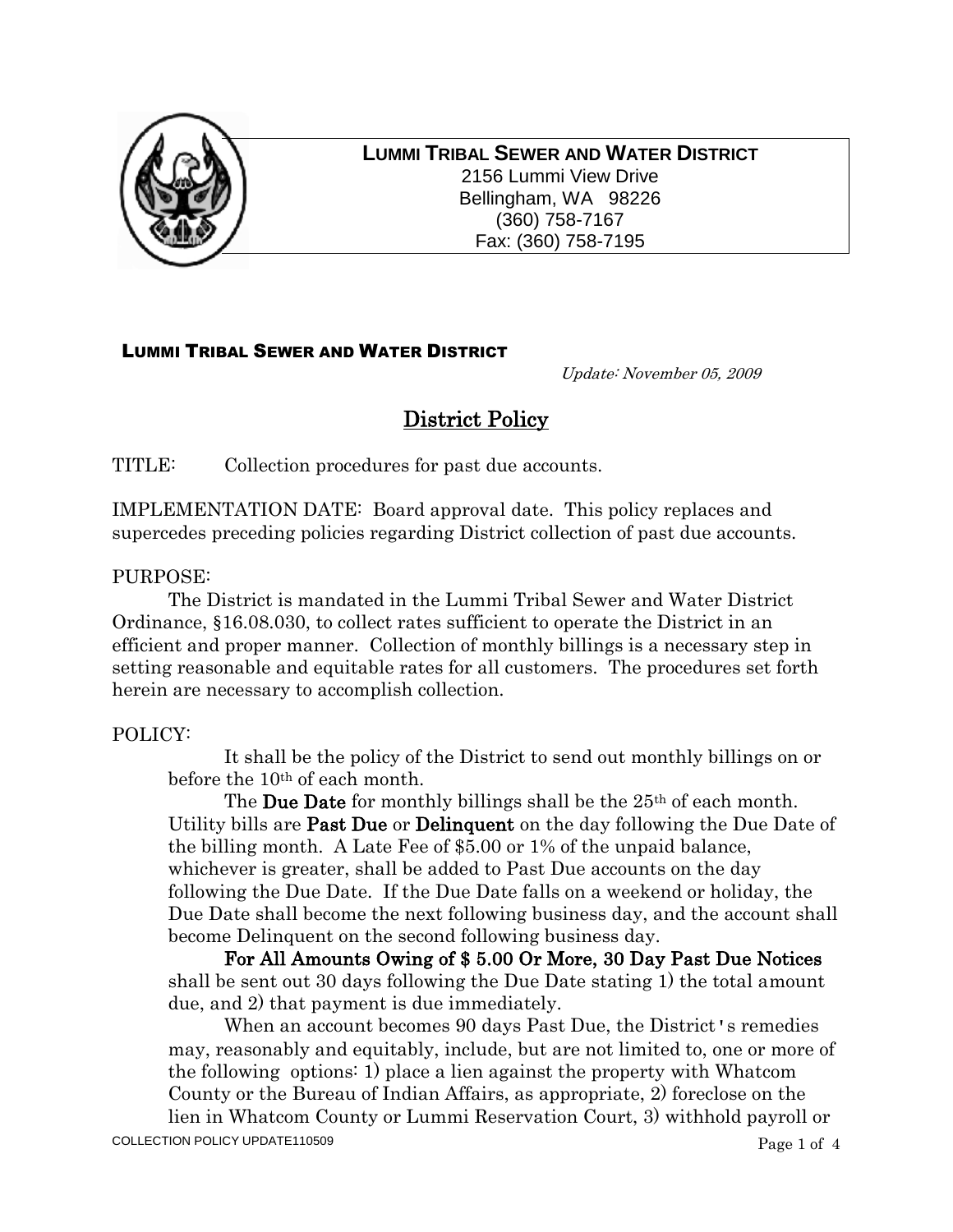Fish Tax, and/or 4) file for personal judgment, in Lummi Reservation Court, for the past due amount plus reasonable costs and attorney's fees.

Any employee within any entity of LIBC who is currently a customer of the Lummi Tribal Sewer and Water District, and whose account is currently Past Due, is required to be on payroll deduction. The customer has the option of withholding monthly charges in one monthly payroll deduction or two biweekly payroll deductions. All changes for water/sewer deductions must be approved and signed by the District Office Manager.

Partial payments on Past Due accounts shall be allocated to 1) penalties, 2) cost recovery charges, 3) other fees, charges or assessments, 4) the most recent sewer billings, and 5) the most recent water billings, in that order.

The Lummi Tribal Sewer and Water District Board shall have the authority to temporarily or permanently suspend, any action taken by the District under this policy.

#### Water and water/sewer accounts:

If payment is not received by the District within ten (10) working days after the 30 Day Past Due Notice is sent, the account shall be scheduled for Lock Off. The 30 day Past Due Notice shall be sent stating 1) the total amount due; and 2) that payment is due by 3 p.m. the tenth  $(10<sup>th</sup>)$  working day from the mailing of the Past Due Notice.

If payment is then not received a **Lock Off Warning** (hang-tie) shall be placed on the delinquent property, and after two days the water service shall be locked off without further notice. A cost recovery **Lock Off Charge** of \$75.00 shall be added to the account when the Lock-Off crew is dispatched, regardless of whether or not the actual Lock Off occurs.

Upon payment in full, and upon payment of the **Return of Service** Charge of \$75.00, full water service shall be reinstated. There shall be no Return of Service available outside normal business hours.

Tampering with a District Lock Off tag, or with the meter in any way, or preventing or hampering access to the meter shall incur the penalty of not less than \$100.00 per day under §16.10.020 of the Sewer Code of the Lummi Nation Code of Laws.

### Sewer only accounts:

If payment is not received by the District within five (5) days after the 30 Day Past Due Notice is sent, the account may be turned over to a collection agent, which agent may be the District's attorney, for action.

Customers with Past Due accounts in an amount greater than \$100.00 shall be sent a Notice of Intent to Lien, and if payment is not received within five (5) days, the lien shall be filed. A Lien Fee of \$ 300.00 will be charged at the time of filing.

Liens may be foreclosed at any time, upon approval of the Lummi Tribal Sewer and Water District Board, in Lummi Reservation Court and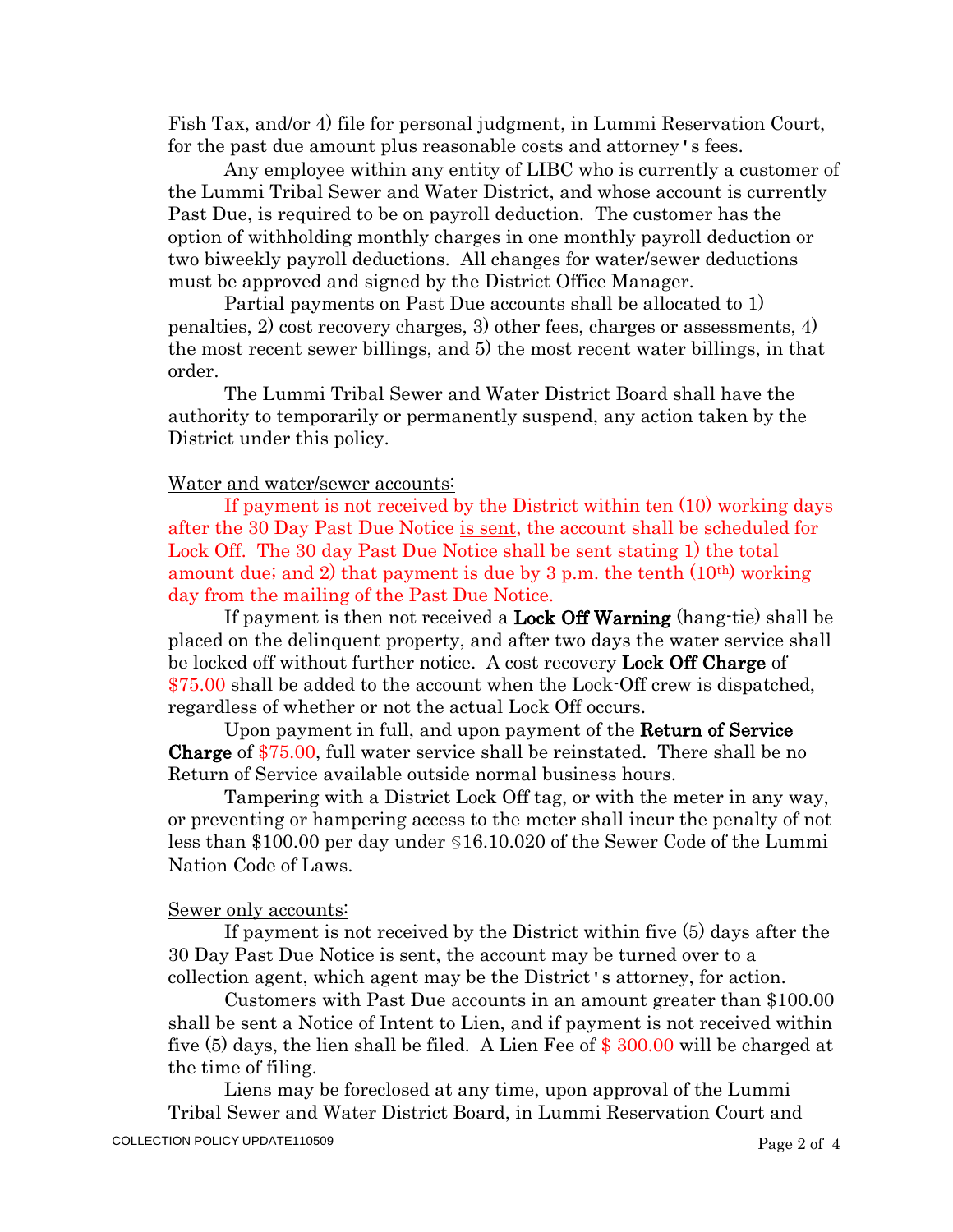may also be registered and enforced in Whatcom County.

### Payoff Agreement:

A Payoff Agreement may be signed by customers with Past Due accounts of over \$1000.00 under the following terms and conditions: 1) the customer has not defaulted on a payback agreement within the last five years, 2) a 25% down payment is made at the time of executing the agreement, 3) the customer agrees to pay the remaining Past Due balance in eleven (11) or less monthly installments, including 1% per month interest, 4), the customer agrees to remain current on monthly charges in addition to monthly Payoff Agreement payments.

Regular monthly water/sewer service charges will still be due and payable on the 25th of each month. Failure to pay either the monthly bill or the monthly debt installment under the Payoff Agreement will result in immediate and automatic termination of the contract. The entire amount owing at the time contract termination will be due and payable immediately. In the case of water or water and sewer customers, water service will immediately be set for Lock Off, the Lock Off cost recovery fee of \$75.00 will be added to the amount owing, and the total amount owing, plus a Return of Service Fee of \$75.00, shall be paid before water service is restored. In the case of sewer only or Standby Sewer customers, lien and foreclosure actions will be immediately commenced. In the event the customer fails to make any required payment, the District may take action in addition to water Lock Off, and the customer shall agree to pay all costs of collection, including a reasonable attorney's fee and court costs. Acceptance by the District of any payment shall not constitute a waiver of the District's right to timely performance of the contract.